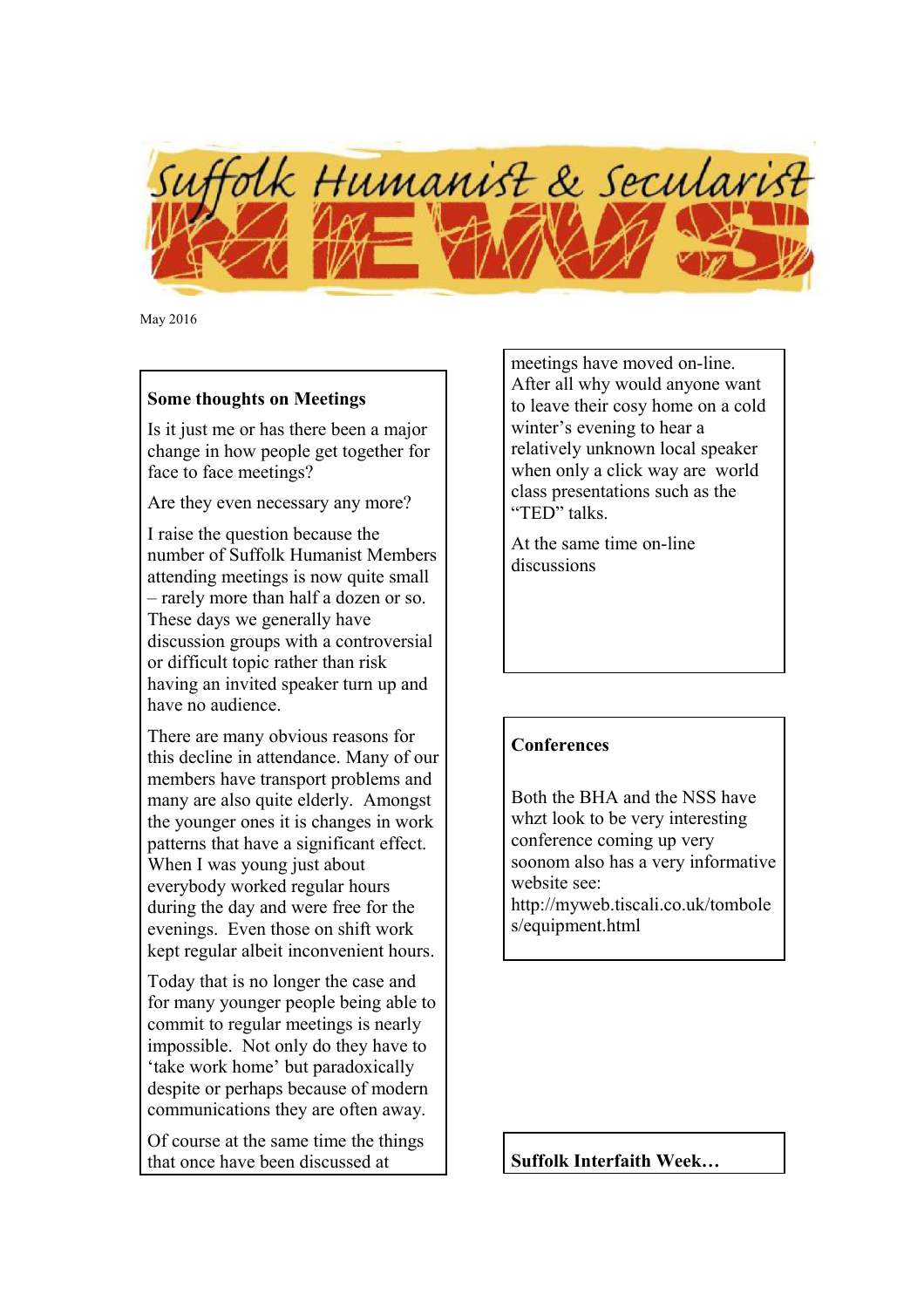We provided a stand Suffolk Inter-Faith Week event at the Suffolk County Council Headquarters on Monday 22nd November 2010. We were not alone in being the only nonreligious organization that was present. Several schools took part with exhibitions of their RE work and Suffolk Police also had a stand. Although initially it seemed that it would be one of those events where the only visitors were the other stand holders, by lunchtime, when the Mayor of Ipswich gave an address, it had become quite busy. That said it seemed that most visitors were council employees on their lunch break rather than the general public. A surprisingly high proportion of those who stopped to chat mentioned that they had been to a humanist funeral and what a positive experience it had been

#### **Just a reminder…**

This year is census year and the BHA is encouraging all humanists to tick the "No religion" box.

### **BHA CONSULTATION ON WORKING BETTER TOGETHER**

The BHA is undertaking a consultation process and we have received the 16 page discussion paper and the 17 page questionnaire addressing a number of issues relating to how the BHA and Groups work together. This is to be completed on a group basis. The deadline is 31st January.

Much of the questionnaire is concerned with collecting simple factual information e.g. age of group, numbers, frequency of meetings etc. but also included are several questions which may radically affect the future structure of the BHA and groups.

### **Our meeting on Tuesday 11th January will provide an opportunity for members to discuss these and we will attempt to get a consensus for our response.**

If you are not able to attend but would like to contribute to our group's response then please email the secretary

denisjohnston@btinternet.com and he will send you all the relevant documents. Unfortunately the material is just too voluminous to send to all members by post but could be sent electronically to individuals requesting it.

### **An example of one of the more contentious questions…**

"Some local groups would like to become 'branches' of the BHA. From the viewpoint of your group, and in the context of the strategy, do you think that would be a good idea?"

Yes: Definitely a good idea. Yes: Probably a good idea. Neutral. No: Probably a bad idea.

No: Definitely a bad idea.

What do you think being a "branch" would mean?

## **Meeting dates…**

Tuesday 11<sup>th</sup> January 2011: Discussion leading to completion of the BHA consultancy document/